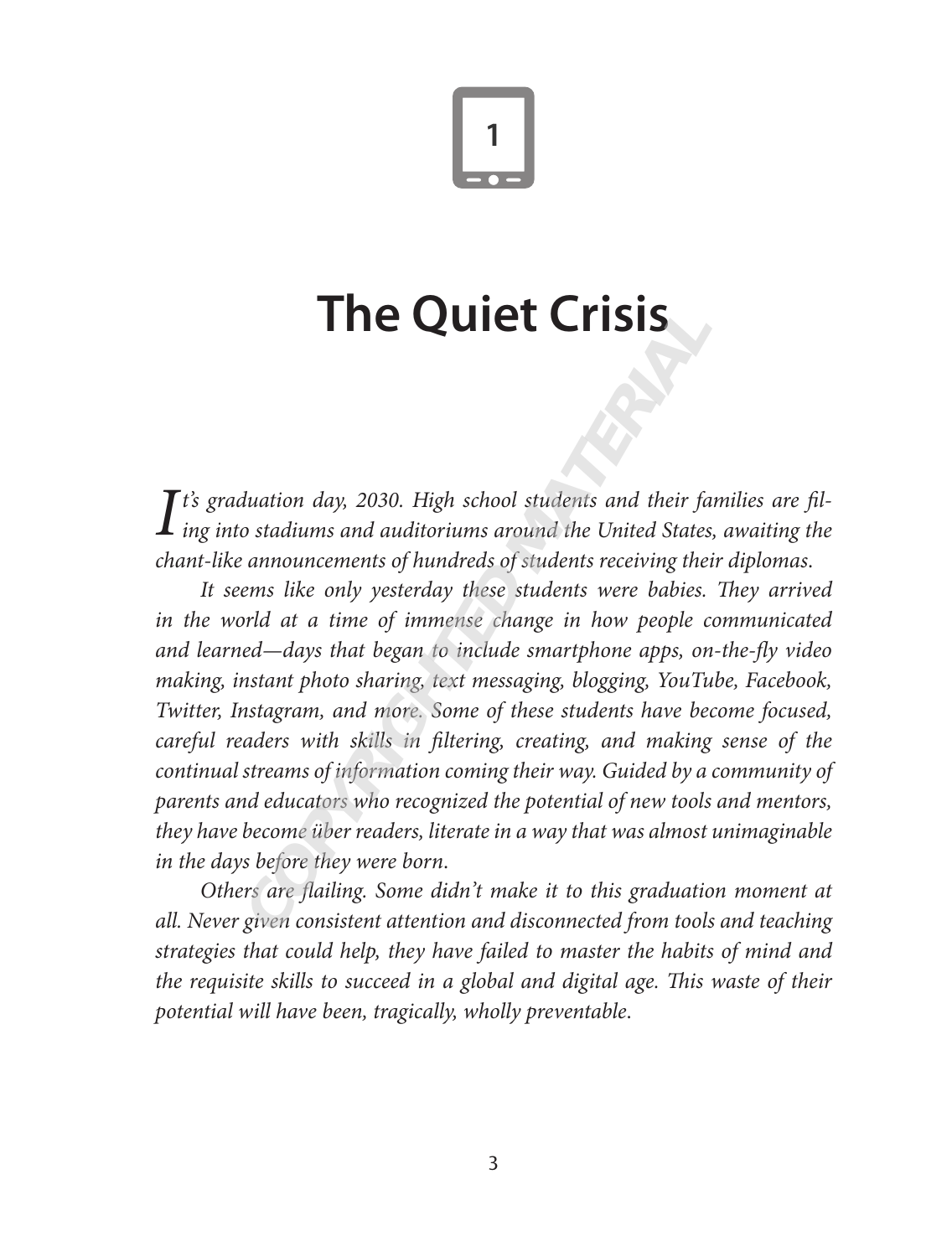The digital age brings a paradox: as workplaces become increasingly dependent on the exchange of information, good reading skills are more important than ever. And yet children and their families are increasingly surrounded by new tools and digital distractions that affect the act of reading and communication. How will children ever learn to read?

That question is what prompted this book. For many, it is a question uttered in fear. The paradigm for instilling reading skills feels like it is crumbling away, as bedtime books morph into bedtime videos and daily routines leave no time for solitary, uninterrupted hours to read and think. The percentage of children who say they read books for fun every day or at least five days a week has dropped since 2010, according to Scholastic.<sup>1</sup> The National Endowment for the Arts has spotlighted what it calls a "general decline in reading," with data showing that nearly half of young adults read no books for pleasure.<sup>2</sup> Publishers are reporting declines in print book sales and slowed rates of growth in e-books.<sup>3</sup> Some business leaders say it is difficult to find employees who can read and write at even a high school level.<sup>4</sup>

Adding to the worry is the newfound recognition that over the course of human history, our brains have had to be trained to read. "In the evolution of our brain's capacity to learn, the act of reading is not natural," writes cognitive neuroscientist Maryanne Wolf. "We were never born to read."<sup>5</sup> It's the plasticity of our brains—the ability of neurons to create new connections every time we challenge ourselves in new ways—that has enabled our species to advance from utterances to words, to symbols, to print, to the fluency that enables you to read this last sentence without even having to think about it. Once it sinks in that we really *are* what we experience, the always-humming experiences of the digital age should give us pause. In her book *Proust and the Squid: The Story and Science of the Reading Brain,* Wolf puts the fear this way: "Will the present generation become so accustomed to immediate access to on-screen information that the range of attentional, inferential, and reflective capacities in the present reading brain become less developed?"6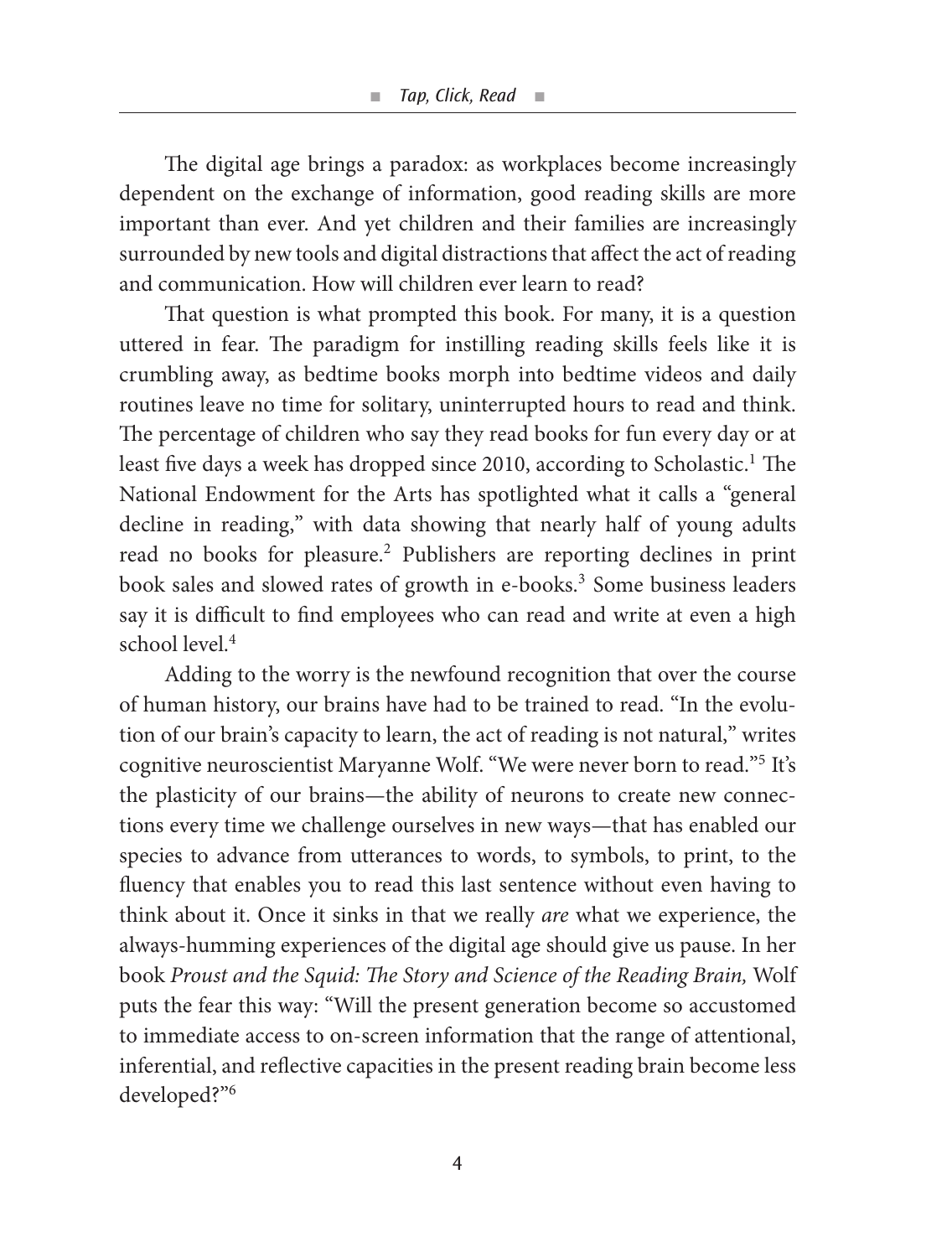#### **THE SORRY STATE OF READING TODAY**

For us, the question of how twenty-first-century children will learn to read is not spoken with fear as much as urgency. In essence our nation is facing a "quiet crisis": an alarming number of children in the United States never become good readers. Some never really learn to read at all. According to the National Assessment of Educational Progress (NAEP), a biannual record of children's abilities published by the US Department of Education, more than two-thirds of American fourth graders are not reading at a "proficient" level.

What does proficient mean? It is the marker of whether a student has, in the words of the authors of the NAEP, "demonstrated competency" in reading texts deemed appropriate for their grade level.<sup>7</sup> There are other labels too, such as "advanced," which means being better than proficient, and "basic," which is a level below proficient and means that a student has only partially mastered the skills needed for competency. Research shows that proficient readers are on track to success in school and life.<sup>8</sup> They are two-and-a-half times as likely as basic readers to be earning \$850 or more a week, or \$44,200 or more a year. And a study in 2011 showed that children who have not reached proficiency by the time they finish third grade are at higher risk of dropping out of high school.9 Third graders who are not proficient and who are also growing up in poverty are even more likely to drop out. Shockingly, the rates of nonproficient fourth graders among children of color, and children in poverty, are more than 80 percent. $10$ 

Not everyone agrees with the NAEP's definition of proficiency.<sup>11</sup> Some education researchers say it is too high a bar and argue that children with basic reading skills might look like proficient readers on other types of tests. Yet even on other tests of reading, large proportions of American children are not doing well. Each spring every state, for example, administers standardized tests. The test items and cut scores vary considerably (a problem that understandably irritates education reformers), but even given those variations, there is no question literacy rates are troubling. Take Massachusetts, a state that gets high marks for its education system.<sup>12</sup> In that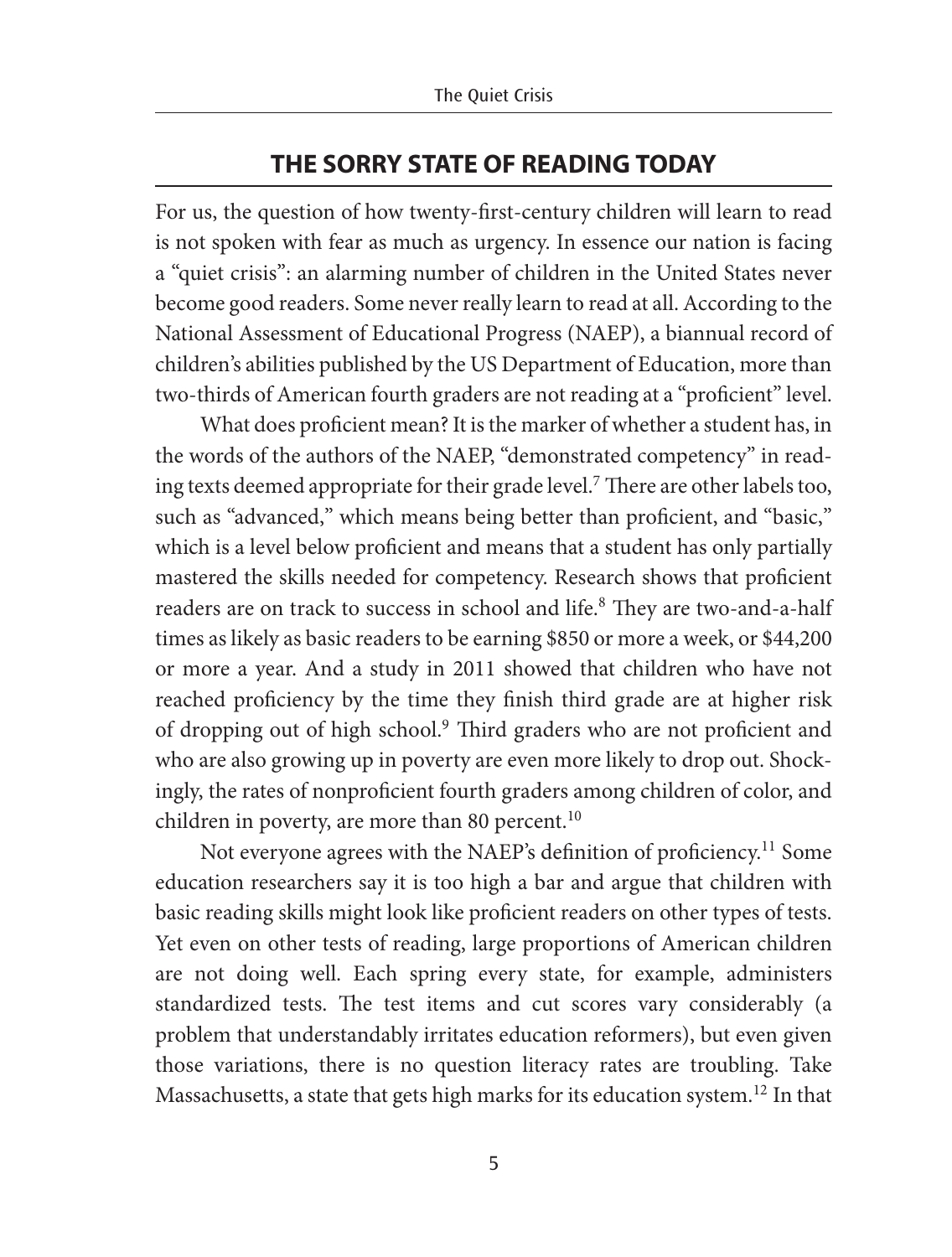state, 43 percent of third graders are not hitting Massachusetts's proficient mark in reading. That is a high number of children who are likely to have a hard time doing simple things like completing their homework. They struggle to understand the writing prompts, they can't read the five-paragraph assignment on ecosystems, or the Civil War, or how to create a line graph, and they will, without intervention, lag further and further behind.

Reading achievement scores are even more distressing when put in context over decades. Low reading skills have characterized America's nineyear-olds since they began taking national tests in 1971. Reading scores climbed in the late 1990s, but between 2004 and today, the average score has stayed relatively flat. The average score among nine-year-olds—all nine-year-olds, not just those in poverty—hovers around 220 on a 500-point scale.<sup>13</sup> They are not even getting halfway to the top score.

Educators have tried valiantly to fix this. Reading and literacy have been on the radar of experts for decades as the science on how children learn to read has become more and more settled. Years ago, it wasn't unusual to find people (sometimes grouped as "whole language" advocates) who believed children learned to read almost automatically as long as they were exposed to books in one way or another. But these days, you'd be hard-pressed to find a reading expert who thinks reading happens by osmosis. Consensus has formed around a two-pronged, skills-plus-knowledge strategy: teach letters and sounds and help children practice the "de-coding" of written words *while also* immersing them in stories and back-and-forth dialogues that introduce new vocabulary and show them the multilayered worlds of science, art, history, literature, different cultures, and more. This two-pronged strategy should be at the heart of literacy learning everywhere.

Polls show the majority of the public recognizes the importance of starting early and investing in programs to help families when children are very young.<sup>14</sup> This recognition should also be working in children's favor. Society is starting to realize that learning to become literate starts earlier than kindergarten or first grade. The building blocks of literacy start with the smiles and gurgles of babies looking at their parents and caregivers while those adults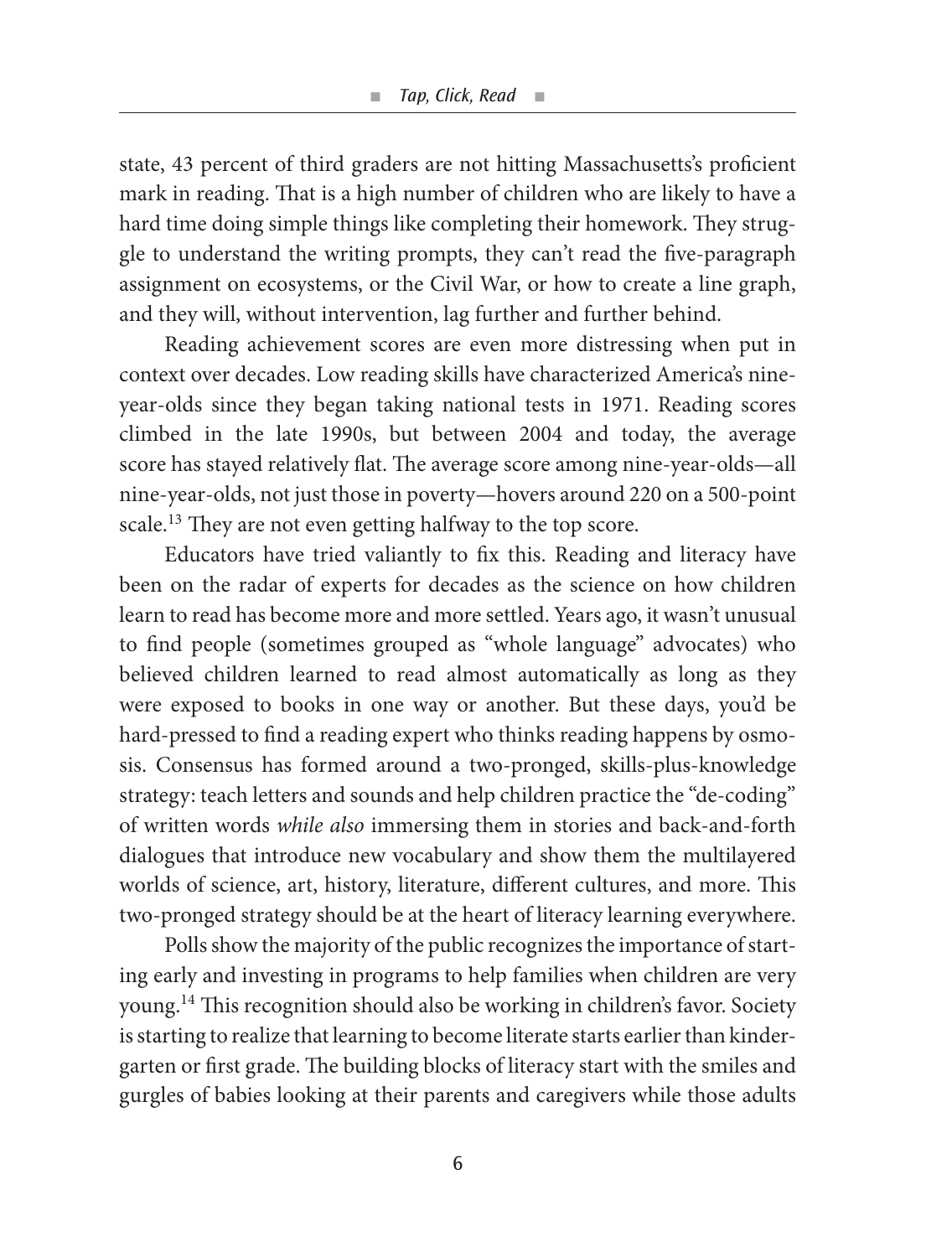return the smiles and coo in response. As babies point to what they want and utter their first words, they learn to communicate, then speak, and then, over time, build upon that experience to develop as readers and writers. That framework sets them up for reading those words years later, written on a page or etched across a screen.

Our government has tried to help.The US Department of Education put considerable attention on reading for most of the 1990s and 2000s with public engagement campaigns like America Reads and well-funded programs such as Reading First, a \$6-billion grant program. The administration of President Barack Obama awarded millions to "scale up" reading programs with evidence of good results, such as the Children's Literacy Initiative, Reading Recovery, and Success for All. Officials for Head Start, the federal government's early learning program for children in poverty, have required teachers to focus on early literacy skills for more than a decade. Many governors and mayors have launched early education initiatives and passed legislation devoted to get everyone reading. And a coalition of nonprofit organizations, philanthropies, business leaders, and more than 150 communities, organized by the Campaign for Grade Level Reading in 2012, has won wider attention to the quiet crisis in recent years.

Given this momentum, why are two-thirds of American children not reading proficiently and half of children from low-income families not even able to hit the lower level of "basic" on reading tests?<sup>15</sup>

### **WHAT'S HOLDING US BACK**

Unequal access to early learning, spotty funding, and weak teacher training are obvious culprits. Take Head Start, for example. Although it has been shown to moderately improve children's literacy skills after a year of enrollment,<sup>16</sup> the program has never received enough funding to serve more than half of the children in poverty.<sup>17</sup> And the US child poverty rate has recently climbed to one in five children.<sup>18</sup> Even if all children in poverty had access, there would be many more whose parents may be earning incomes above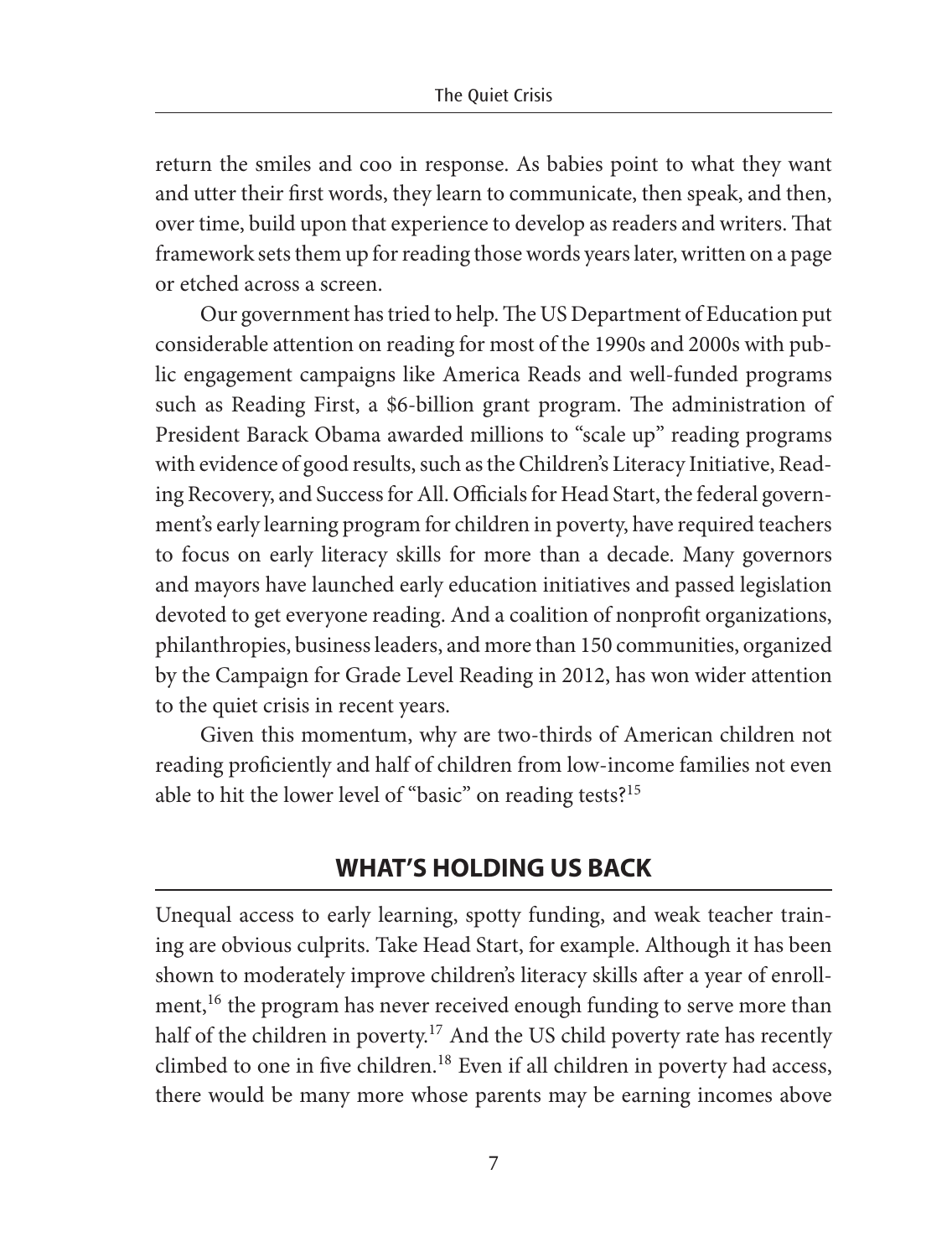the poverty threshold but still unable to afford tuition for quality preschool. Momentum has been building across the United States to fill that gap by creating pre-kindergarten programs for low-income families or even, as is already the case in states like Oklahoma and Georgia, free to anyone regardless of income. But universal pre-K is far from a reality in most parts of the country.

Then there is the teaching of literacy in pre-K, kindergarten, and the first through third grades. Many school districts continue to get by with a hodgepodge of approaches, zig-zagging between fads and switching curricula from year to year. Reading experts say that they have witnessed underprepared faculty in teachers' colleges and underprepared teachers in pre-kindergarten through the third grade. And sometimes the push for literacy is accompanied by uninformed or even harmful techniques, such as when teachers of young children are pressured to drill children on the ABCs and phonics without recognizing the research on how young students can develop language and literacy skills when teachers use playful techniques, expose them to complex vocabulary, and give them opportunities to ask questions and explore.

These significant hurdles have to be removed. The United States must take a more comprehensive approach to improving teaching and learning environments for children from infancy up through elementary school. But even if we do more of what we already know, is that all it would take for all children in the United States to become strong readers? Is there some elephant in the room no one wants to talk about?

TVs, touchscreens, and smartphones are now almost ubiquitous in living rooms, bedrooms, and nurseries. Many preschoolers and elementary schoolers are watching, listening to, or interacting with two to three hours of screen media per day. E-books and videos populate library shelves and coffee tables. Parents and even grandparents are incessantly looking down at personal devices. Classrooms without computers and interactive whiteboards seem antiquated. Is the real barrier to improved reading skills that books can't possibly compete with exciting multimedia products for our attention? Let's face it: screen media is the elephant in the room.<sup>19</sup> True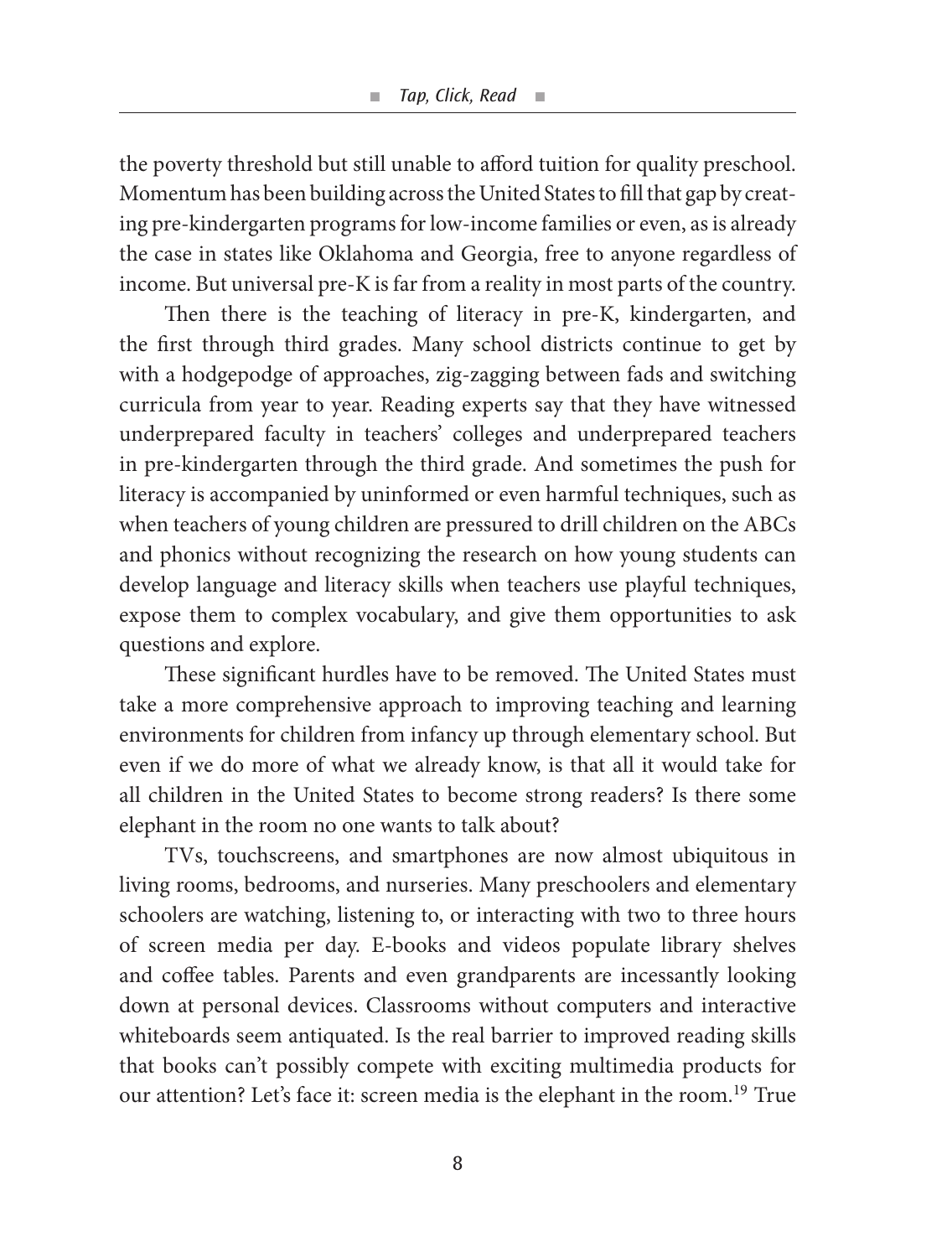understanding of children's literacy in the twenty-first century is impossible without turning to face this creature and take a long look.

## **NOTES**

- 1. **The percentage of children:** *The Kids & Family Reading Report* 2015, 12. For more information on this report, see "4 Surprises in Scholastic's National Survey of Kids and Reading," January 12, 2015, on New America's EdCentral blog: http://www.edcentral.org/4-surprisesscholastics/. Also, *Children, Teens, and Reading,* a research brief published in 2014 by the non-profit advocacy group Common Sense Media, presents data between 2006 and 2013 that could be interpreted as a dip during those years in the amount of time parents spent reading to their young children. However, the survey methodology was different between the two studies. The 2006 data were based on a random-digit-dial telephone survey, while the 2013 data were collected using a probability-based online sample. "It is not possible to know for sure," the report's authors state on page 15, "whether the difference between the findings is an artifact of the change in methodology, or reflects a real drop in reading."
- 2. **The National Endowment for the Arts:** *To Read* 2007.
- 3. **Publishers are reporting:** Milliot 2014b, "Print, Digital."
- 4. **Some business leaders say:** For example, see Chastity Pratt Dawsey, 2014, "As Good Jobs Finally Arrive, Few Detroiters Have the Skills to Fill Them," *Bridge*, a publication of The Center for Michigan, December 16, at http://www.mlive.com/news/detroit/index.ssf/2014/12/as\_ good\_jobs\_finally\_arrive\_fe.html.
- 5. **"We were never born to read.":** Wolf 2007, x and 3.
- 6. **In her book:** Ibid., x.
- 7. **It is the marker:** National Assessment of Educational Programs 2014.
- 8. **Research shows:** According to the US Department of Education, National Center for Education Statistics, in *To Read* 2007, 17.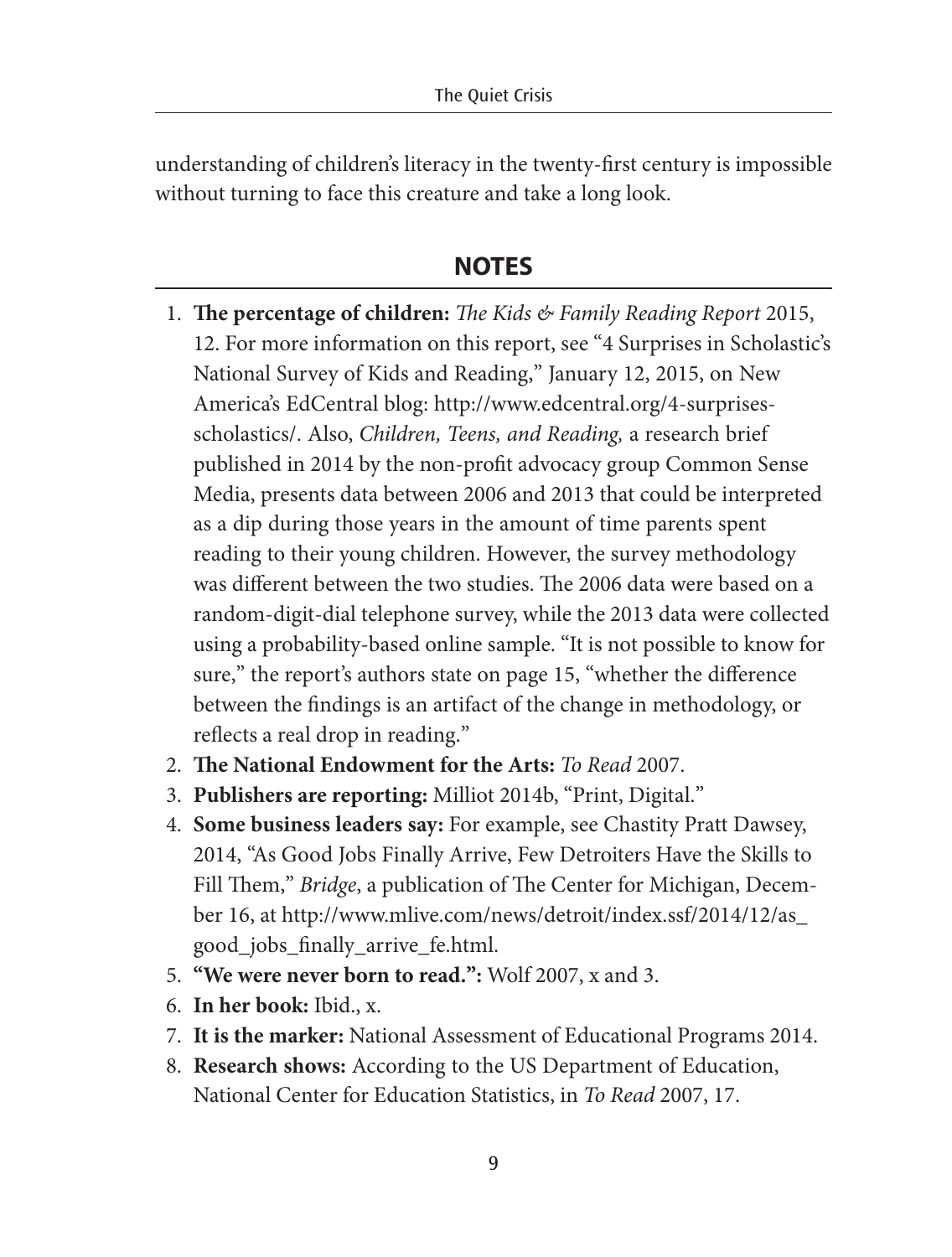- 9. **a study in 2011:** Hernandez 2011.
- 10. **the rates of nonproficient fourth graders:** According to data from the 2013 Nation's Report Card, "What Proportions of Student Groups Are Reaching *Proficient*?" at http://www.nationsreportcard.gov/reading\_ math  $2013$ /#/student-groups.
- 11. **Not everyone agrees:** See Gerald Bracey, in the June 2008 issue of *The School Administrator* at http://www.aasa.org/SchoolAdministrator Article.aspx?id=5096. Bracey writes that comparisons of the NAEP and an international test known as TIMSS have shown that high-scoring countries would not do well on the NAEP. "Sweden, the highest scoring nation, would show about one-third of its students proficient while the United States had 31 percent," he says.
- 12. **Take Massachusetts:** Based on the 2014 MCAS results: http://www.doe .mass.edu/mcas/2014/results/summary.pdf.
- 13. **The average score:** The Nation's Report Card 2012.
- 14. **Polls show:** See the results of a July 2014 public opinion poll by Public Opinion Strategies and Hart Research Associates for the Grow America Stronger campaign, commissioned by the First Five Years Fund, at http://growamericastronger.org/poll.
- 15. **Given this momentum:** Forty-seven percent of fourth graders eligible for free and reduced-price meals finished below "Basic" on the NAEP reading test in 2013. See 2013 Reading Assessment Report Card, National Center for Education Statistics, page 9.
- 16. **Although it has been shown:** Puma et al. 2012. Of note: "There is clear evidence that access to Head Start had an impact on children's language and literacy development while children were in Head Start," as reported on page xvi. Head Start has been criticized, however, for not being able to produce enough positive change in children's outcomes to carry through five years later, and the education policy community continues to debate why that is and what it takes to ensure that children in Head Start programs continue to show growth through kindergarten and the early grades.